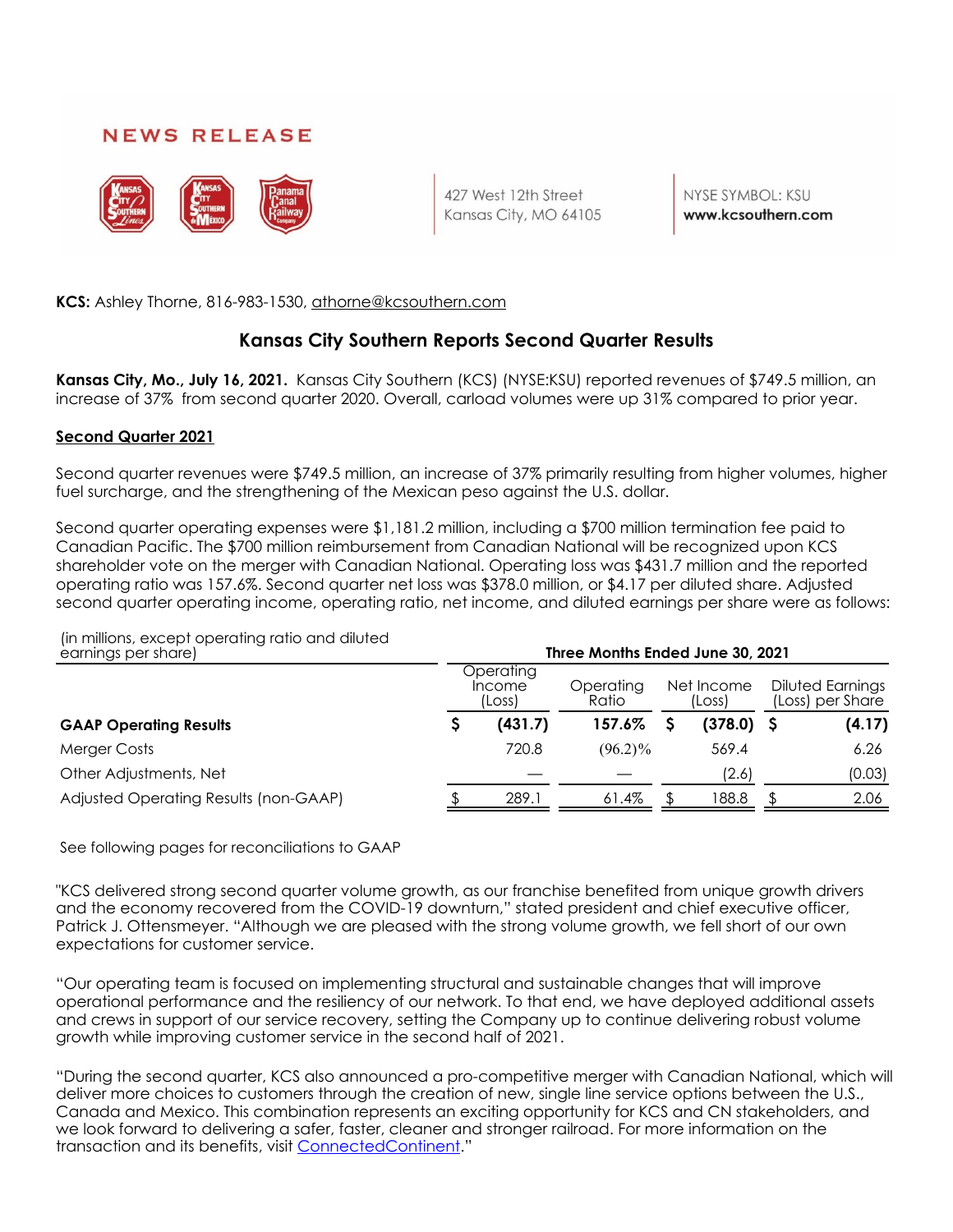### **Statement Regarding Non-GAAP Financial Measures**

In addition to disclosing financial results in accordance with U.S. GAAP, the accompanying second quarter 2021 earnings release contains non-GAAP financial measures. KCS management believes that certain non-GAAP financial measures used to review and in certain cases manage the Company's business fall within the meaning of Regulation G (Disclosure of non-GAAP financial measures) and may provide its users of the financial information with additional meaningful comparison when reviewing the Company's results. KCS management uses non-GAAP information in its planning and forecasting processes and to further analyze its own financial trends and operational performance, as well as making financial comparisons to prior periods presented on a similar basis. Management believes investors and users of the Company's financial information should consider all of the above factors when evaluating KCS's results.

These non-GAAP measures should be viewed as a supplement and not considered a substitute for GAAP measures. Some of KCS's non-GAAP measures may differ from similar measures used by other companies, even if similar terms are used to identify such measures.

### **GAAP Reconciliations**

(\$ in millions, except per share amounts)

## **Reconciliation of Diluted Earnings (Loss) per Share to Adjusted Diluted Earnings per Share Three Months Ended June 30, 2021**

| Income<br>(Loss) Before<br>Income<br>Taxes |         |   |        |                                    | Net<br>(Loss) | <b>Diluted</b><br>Earnings<br>(Loss) per<br>Share |                                  |
|--------------------------------------------|---------|---|--------|------------------------------------|---------------|---------------------------------------------------|----------------------------------|
| \$                                         | (459.6) | S | (81.6) | \$                                 | (378.0)       |                                                   | (4.17)                           |
|                                            |         |   |        |                                    |               |                                                   |                                  |
|                                            | 720.8   |   | 151.4  |                                    | 569.4         |                                                   | 6.26                             |
|                                            | (6.8)   |   | (2.0)  |                                    | (4.8)         |                                                   | (0.05)                           |
|                                            |         |   | (2.2)  |                                    | 2.2           |                                                   | 0.02                             |
|                                            | 254.4   |   | 65.6   |                                    | 188.8         |                                                   |                                  |
|                                            |         |   |        |                                    | (0.6)         |                                                   |                                  |
|                                            |         |   |        |                                    |               |                                                   |                                  |
|                                            |         |   |        |                                    | 188.2         |                                                   | 2.06                             |
|                                            |         |   |        | Income Tax<br>Expense<br>(Benefit) |               | Income                                            | THE CONSTITUTE ENGLATED TO LEVEL |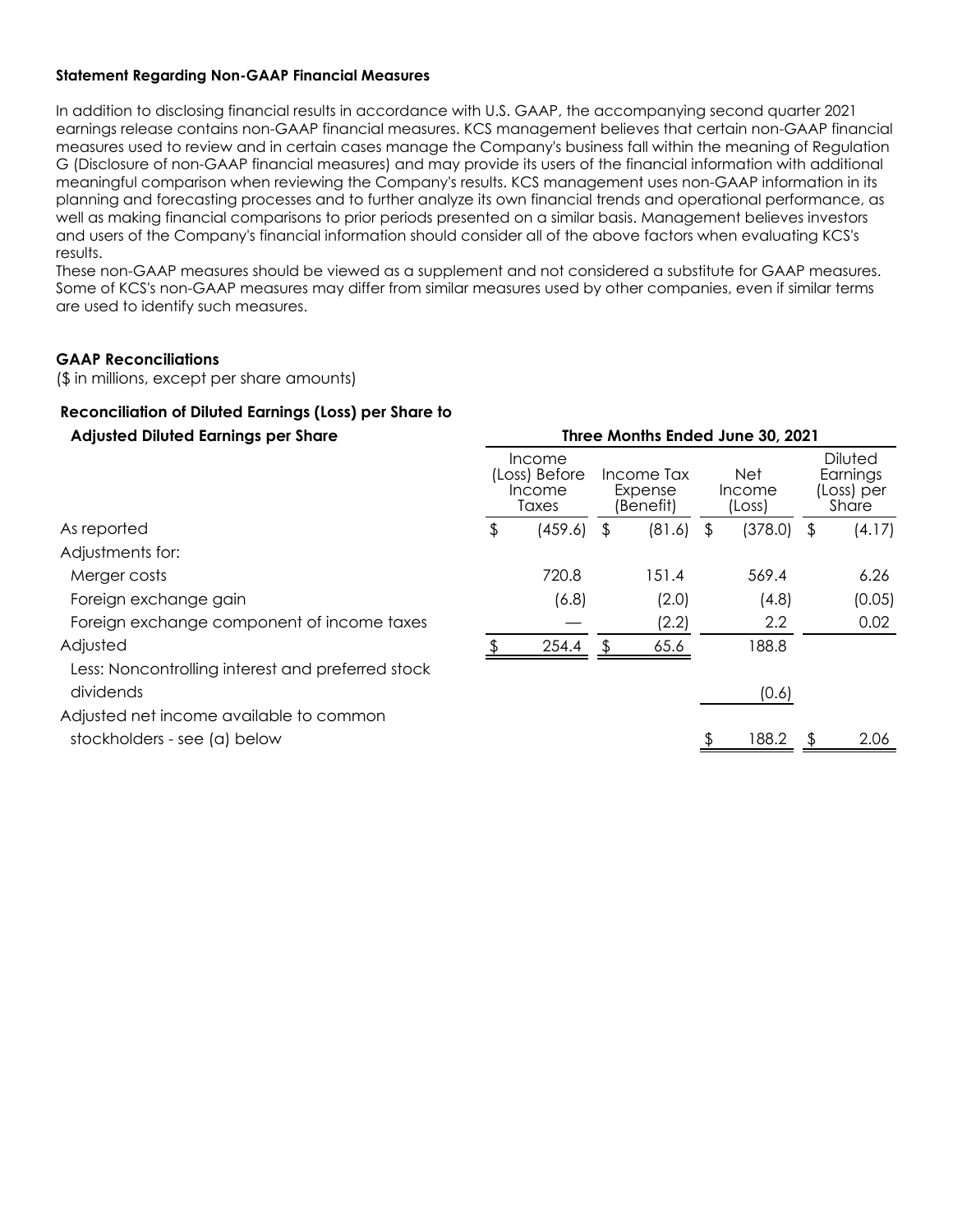### **GAAP Reconciliations (continued)**

(\$ in millions, except per share amounts)

|                                                                |                                     |                       |       |               | Three Months Ended June 30, 2020 |                                  |
|----------------------------------------------------------------|-------------------------------------|-----------------------|-------|---------------|----------------------------------|----------------------------------|
|                                                                | Income<br>Before<br>Income<br>Taxes | Income Tax<br>Expense |       | Net<br>Income |                                  | Diluted<br>Earnings<br>per Share |
| As reported                                                    | \$<br>151.1                         | \$                    | 40.8  | \$            | 110.3                            | \$<br>1.16                       |
| Adjustments for:                                               |                                     |                       |       |               |                                  |                                  |
| Restructuring charges                                          | 10.5                                |                       | 2.8   |               | 7.7                              | 0.08                             |
| Foreign exchange gain                                          | (7.8)                               |                       | (2.3) |               | (5.5)                            | (0.06)                           |
| Foreign exchange component of income taxes                     |                                     |                       | 2.8   |               | (2.8)                            | (0.03)                           |
| Adjusted                                                       | 153.8                               | Æ.                    | 44.1  |               | 109.7                            |                                  |
| Less: Noncontrolling interest and preferred stock<br>dividends |                                     |                       |       |               | (0.6)                            |                                  |
| Adjusted net income available to common                        |                                     |                       |       |               |                                  |                                  |
| stockholders - see (a) below                                   |                                     |                       |       |               | 109.1                            | .15                              |
|                                                                |                                     |                       |       |               |                                  |                                  |

| <b>Reconciliation of Operating Expenses to Adjusted</b> | <b>Three Months Ended</b> |             | <b>Six Months Ended</b> |         |    |        |  |  |
|---------------------------------------------------------|---------------------------|-------------|-------------------------|---------|----|--------|--|--|
| <b>Operating Expenses</b>                               | <b>June 30,</b>           |             | <b>June 30,</b>         |         |    |        |  |  |
|                                                         | 2021                      | 2020        |                         | 2021    |    | 2020   |  |  |
| Operating expenses as reported                          | \$1,181.2                 | \$<br>367.5 | \$                      | 1,634.2 | \$ | 810.4  |  |  |
| Adjustment for merger costs                             | (720.8)                   |             |                         | (740.1) |    |        |  |  |
| Adjustment for restructuring charges                    |                           | (10.5)      |                         |         |    | (16.5) |  |  |
| Adjusted operating expenses - see (b) below             | 460.4                     | \$<br>357.0 |                         | 894.1   | S  | 793.9  |  |  |
| Operating income (loss) as reported                     | (431.7)                   | \$<br>180.4 | \$                      | (178.7) | \$ | 469.2  |  |  |
| Adjusted operating income - see (b) below               | 289.1                     | 190.9       |                         | 561.4   |    | 485.7  |  |  |
| Operating ratio (c) as reported                         | 157.6%                    | 67.1%       |                         | 112.3%  |    | 63.3%  |  |  |
| Adjusted operating ratio - see (b) and (c) below        | 61.4%                     | 65.2%       |                         | 61.4%   |    | 62.0%  |  |  |

- (a) The Company believes adjusted diluted earnings per share is meaningful as it allows investors to evaluate the Company's performance for different periods on a more comparable basis by adjusting for the impact of changes in foreign currency exchange rates, and items that are not directly related to the ongoing operations of the Company. The income tax expense impacts related to these adjustments are calculated at the applicable statutory tax rate.
- (b) The Company believes adjusted operating expenses, operating income and operating ratio are meaningful as they allow investors to evaluate the Company's performance for different periods on a more comparable basis by adjusting for items that are not directly related to the ongoing operations of the Company.
- (c) Operating ratio is calculated by dividing operating expenses by revenues; or in the case of adjusted operating ratio, adjusted operating expenses divided by revenues.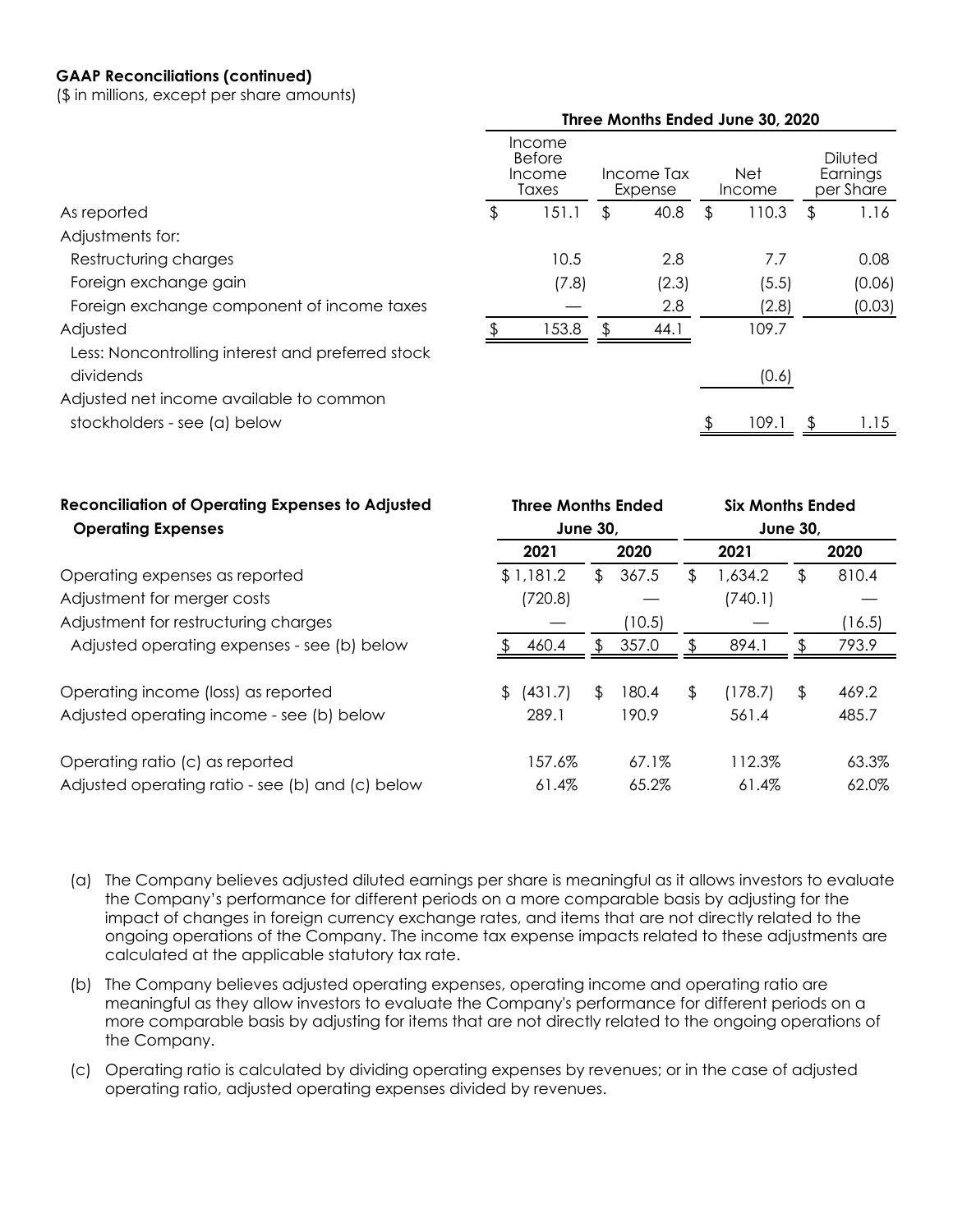#### **Investor Conference Call and Webcast**

KCS will also hold its second quarter 2021 earnings conference call on Friday, July 16, 2021 at 8:45 a.m. eastern time. Shareholders and other interested parties are invited to participate via live webcast or telephone. To participate in the live webcast and to view accompanying presentation materials, please log into investors.kcsouthern.com immediately prior to the presentation. To join the teleconference, please call (844) 308-6428 from the U.S., or (412) 317-5409 from all other countries.

A replay of the presentation will be available by calling (877) 344-7529 from the U.S., (855) 669-9658 from Canada or (412) 317-0088 from all other countries and entering conference ID 10152592. The webcast replay and presentation materials will be archived on the company's website.

#### **About Kansas City Southern**

Headquartered in Kansas City, Mo., Kansas City Southern (KCS) (NYSE: KSU) is a transportation holding company that has railroad investments in the U.S., Mexico and Panama. Its primary U.S. holding is The Kansas City Southern Railway Company, serving the central and south central U.S. Its international holdings include Kansas City Southern de Mexico, S.A. de C.V., serving northeastern and central Mexico and the port cities of Lázaro Cárdenas, Tampico and Veracruz, and a 50 percent interest in Panama Canal Railway Company, providing ocean-to-ocean freight and passenger service along the Panama Canal. KCS' North American rail holdings and strategic alliances with other North American rail partners are primary components of a unique railway system, linking the commercial and industrial centers of the U.S., Mexico and Canada. More information about KCS can be found at www.kcsouthern.com

#### **Forward-Looking Information**

*This news release contains forward-looking statements within the meaning of Section 27A of the Securities Act of 1933, as amended, Section 21E of the Securities Exchange Act of 1934, as amended and the Private Securities Litigation Reform Act of 1995. In addition, management may make forward-looking statements orally or in other writing, including, but not limited to, in press releases, quarterly earnings calls, executive presentations, in the annual report to stockholders and in other filings with the Securities and Exchange Commission. Readers can usually identify these forward-looking statements by the use of such words as "may," "will," "should," "likely," "plans," "projects," "expects," "anticipates," "believes" or similar words. These statements involve a number of risks and uncertainties. Actual results could materially differ from those anticipated by such forward-looking statements as a result of a number of factors or combination of factors including, but not limited: the merger with Canadian National Railway Company ("CN") is subject to various closing conditions and there can be no assurances as to whether and when it may be completed; failure to complete the Company's merger with CN could negatively impact the Company's stock price and future business and financial results; Company's stockholders cannot be sure of the value of the merger consideration they will receive from CN in the merger; lawsuits may be filed against the Company and/or CN challenging the transactions contemplated by the merger between, among others, the Company and CN; the shares of CN common stock to be received by the Company's stockholders upon completion of the merger will have different rights from shares of the Company's common stock; after completion of the merger, CN may fail to realize the projected benefits and cost savings of the merger; public health threats or outbreaks of communicable diseases, such as the ongoing COVID-19 pandemic and its impact on KCS's business, suppliers, consumers, customers, employees and supply chains; rail accidents or other incidents or accidents on KCS's rail network or at KCS's facilities or customer facilities involving the release of hazardous materials, including toxic inhalation hazards; legislative and regulatory developments and disputes, including environmental regulations; loss of the rail concession of Kansas City Southern's subsidiary, Kansas City Southern de México, S.A. de C.V.; domestic and international economic, political and social conditions; disruptions to the Company's technology infrastructure, including*  its computer systems; increased demand and traffic congestion; the level of trade between the United States and Asia or Mexico; fluctuations in the *peso-dollar exchange rate; natural events such as severe weather, hurricanes and floods; the outcome of claims and litigation involving the Company or its subsidiaries; competition and consolidation within the transportation industry; the business environment in industries that produce and use items shipped by rail; the termination of, or failure to renew, agreements with customers, other railroads and third parties; fluctuation in prices or availability of key materials, in particular diesel fuel; access to capital; climate change and the market and regulatory responses to climate change; dependency on certain key suppliers of core rail equipment; changes in securities and capital markets; unavailability of qualified personnel; labor difficulties, including strikes and work stoppages; acts of terrorism or risk of terrorist activities, war or other acts of violence; and other factors affecting the operation of the business; and other risks identified in this news release, in KCS's Annual Report on Form 10-K for the year ended December 31, 2020, and in other reports filed by KCS with the Securities and Exchange Commission.*

*Forward-looking statements reflect the information only as of the date on which they are made. KCS does not undertake any obligation to update any forward-looking statements to reflect future events, developments, or other information.*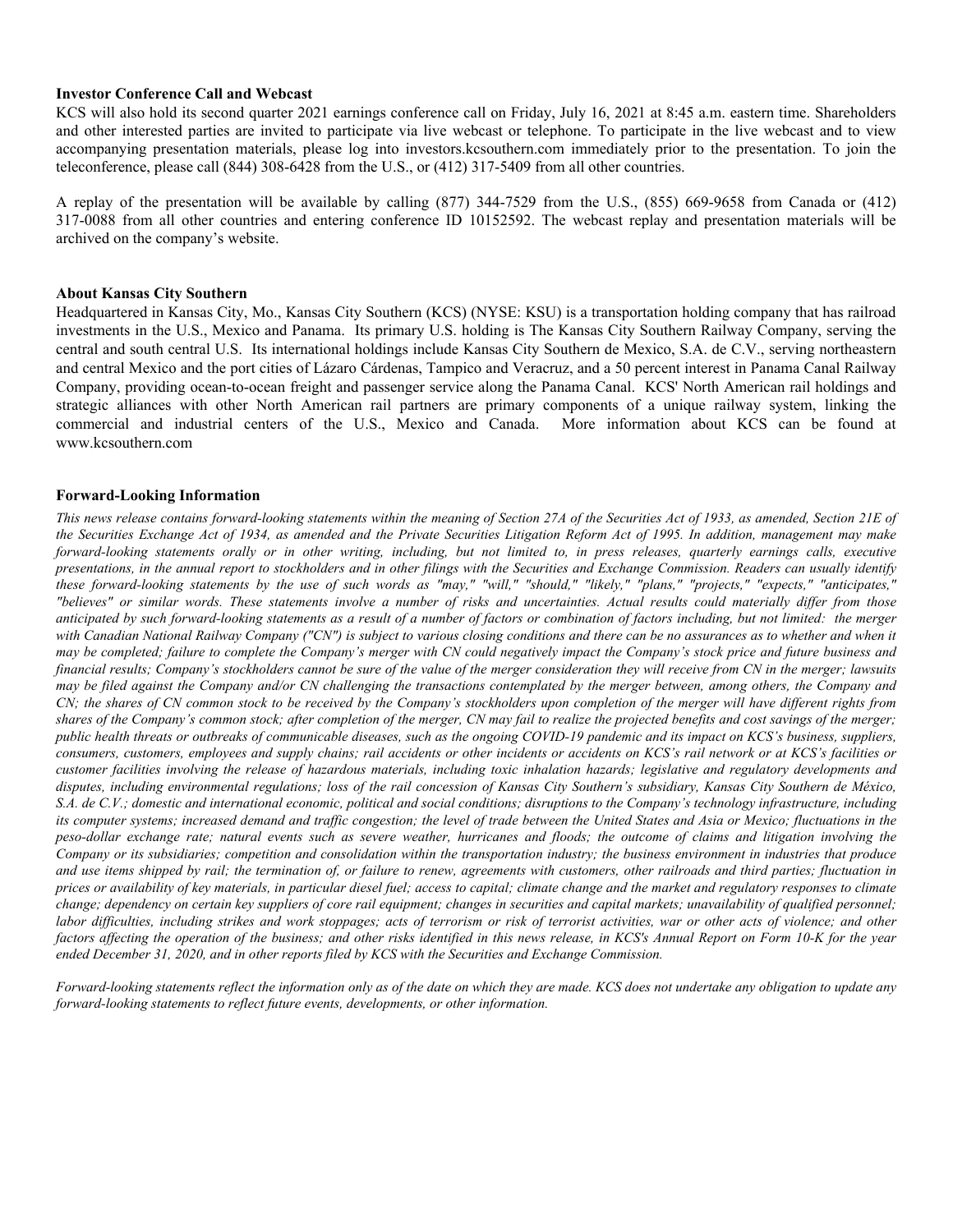## **Kansas City Southern and Subsidiaries**

# **Consolidated Statements of Operations**

*(In millions, except share and per share amounts)*

*(Unaudited)*

|                                                                            |                                    | <b>Three Months Ended</b> |                           |            | <b>Six Months Ended</b>  |                         |                          |         |  |
|----------------------------------------------------------------------------|------------------------------------|---------------------------|---------------------------|------------|--------------------------|-------------------------|--------------------------|---------|--|
|                                                                            | <b>June 30,</b><br><b>June 30,</b> |                           |                           |            |                          |                         |                          |         |  |
|                                                                            |                                    | 2021                      |                           | 2020       |                          | 2021                    |                          | 2020    |  |
| Revenues                                                                   | $\overline{\mathcal{S}}$           | 749.5                     | $\overline{\mathcal{S}}$  | 547.9      | $\overline{\mathcal{S}}$ | 1,455.5                 | $\overline{\mathcal{S}}$ | 1,279.6 |  |
| Operating expenses:                                                        |                                    |                           |                           |            |                          |                         |                          |         |  |
| Compensation and benefits                                                  |                                    | 128.4                     |                           | 103.8      |                          | 257.9                   |                          | 237.2   |  |
| Purchased services                                                         |                                    | 55.8                      |                           | 44.6       |                          | 109.6                   |                          | 97.9    |  |
| Fuel                                                                       |                                    | 79.0                      |                           | 39.5       |                          | 149.9                   |                          | 114.4   |  |
| Equipment costs                                                            |                                    | 24.1                      |                           | 18.1       |                          | 45.2                    |                          | 40.0    |  |
| Depreciation and amortization                                              |                                    | 91.2                      |                           | 89.3       |                          | 183.2                   |                          | 178.7   |  |
| Materials and other                                                        |                                    | 81.9                      |                           | 61.7       |                          | 148.3                   |                          | 125.7   |  |
| Merger costs                                                               |                                    | 720.8                     |                           | <u>e a</u> |                          | 740.1                   |                          |         |  |
| Restructuring charges                                                      |                                    |                           |                           | 10.5       |                          |                         |                          | 16.5    |  |
| Total operating expenses                                                   |                                    | 1,181.2                   |                           | 367.5      |                          | 1,634.2                 |                          | 810.4   |  |
| Operating income (loss)                                                    |                                    | (431.7)                   |                           | 180.4      |                          | (178.7)                 |                          | 469.2   |  |
| Equity in net earnings of affiliates                                       |                                    | 3.4                       |                           | 0.2        |                          | 9.4                     |                          | 1.2     |  |
| Interest expense                                                           |                                    | (39.1)                    |                           | (38.1)     |                          | (78.1)                  |                          | (72.3)  |  |
| Foreign exchange gain (loss)                                               |                                    | 6.8                       |                           | 7.8        |                          | (0.5)                   |                          | (51.7)  |  |
| Other income, net                                                          |                                    | 1.0                       |                           | 0.8        |                          | 0.2                     |                          | 2.2     |  |
| Income (loss) before income taxes                                          |                                    | (459.6)                   |                           | 151.1      |                          | (247.7)                 |                          | 348.6   |  |
| Income tax expense (benefit)                                               |                                    | (81.6)                    |                           | 40.8       |                          | (23.1)                  |                          | 86.0    |  |
| Net income (loss)                                                          |                                    | (378.0)                   |                           | 110.3      |                          | (224.6)                 |                          | 262.6   |  |
| Less: Net income attributable to noncontrolling interest                   |                                    | 0.5                       |                           | 0.6        |                          | 0.9                     |                          | 1.1     |  |
| Net income (loss) attributable to Kansas City Southern and<br>subsidiaries |                                    | (378.5)                   |                           | 109.7      |                          | (225.5)                 |                          | 261.5   |  |
| Preferred stock dividends                                                  |                                    | 0.1                       |                           |            |                          | 0.1                     |                          | 0.1     |  |
| Net income (loss) available to common stockholders                         | $\boldsymbol{\mathsf{S}}$          | $\overline{(378.6)}$ \$   |                           | 109.7      | $\overline{\mathcal{S}}$ | $\overline{(225.6)}$ \$ |                          | 261.4   |  |
|                                                                            |                                    |                           |                           |            |                          |                         |                          |         |  |
| Earnings (loss) per share:                                                 |                                    |                           |                           |            |                          |                         |                          |         |  |
| Basic earnings (loss) per share                                            |                                    | (4.17)                    | $\boldsymbol{\mathsf{S}}$ | 1.16       | \$                       | (2.48)                  | $\mathbb{S}$             | 2.75    |  |
| Diluted earnings (loss) per share                                          | $rac{s}{s}$                        | (4.17)                    | $\sqrt{\frac{2}{\pi}}$    | 1.16       | $\mathsf{\$}$            | (2.48)                  | $\overline{\$}$          | 2.74    |  |
| Average shares outstanding (in thousands):                                 |                                    |                           |                           |            |                          |                         |                          |         |  |
| <b>Basic</b>                                                               |                                    | 90,767                    |                           | 94,476     |                          | 90,762                  |                          | 95,070  |  |
| Effect of dilution                                                         |                                    |                           |                           | 417        |                          |                         |                          | 464     |  |
| Diluted                                                                    |                                    | 90,767                    |                           | 94,893     |                          | 90,762                  |                          | 95,534  |  |
|                                                                            |                                    |                           |                           |            |                          |                         |                          |         |  |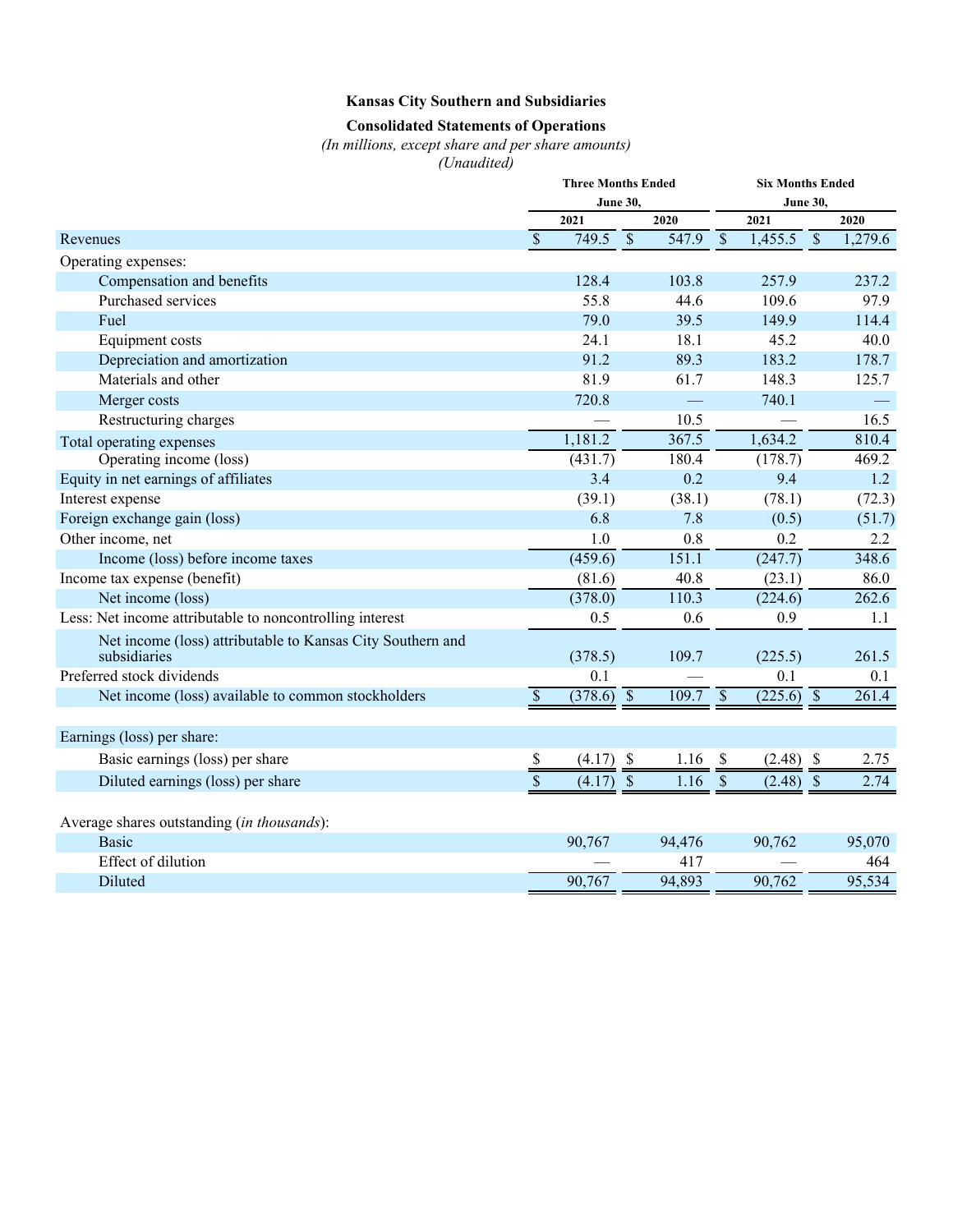# **Kansas City Southern and Subsidiaries Revenue & Carload/Units by Commodity - Second Quarter 2021 and 2020**

|                                           |            | <b>Revenues</b> |               |       | <b>Carloads and Units</b> |               | Revenue per              |                |               |  |
|-------------------------------------------|------------|-----------------|---------------|-------|---------------------------|---------------|--------------------------|----------------|---------------|--|
|                                           |            | (in millions)   |               |       | (in thousands)            |               | Carload/Unit             |                |               |  |
|                                           |            | Second Quarter  | $\frac{0}{0}$ |       | Second Quarter            | $\frac{0}{0}$ |                          | Second Ouarter | $\frac{0}{0}$ |  |
|                                           | 2021       | 2020            | Change        | 2021  | 2020                      | Change        | 2021                     | 2020           | Change        |  |
| Chemical & Petroleum                      |            |                 |               |       |                           |               |                          |                |               |  |
| Chemicals                                 | \$<br>64.8 | \$<br>52.2      | 24%           | 24.5  | 21.2                      | 16%           | \$2,645                  | 2,462<br>\$    | 7%            |  |
| Petroleum                                 | 132.9      | 70.6            | 88%           | 60.9  | 36.7                      | 66%           | 2,182                    | 1,924          | 13%           |  |
| Plastics                                  | 34.8       | 35.7            | (3%)          | 18.0  | 17.7                      | 2%            | 1,933                    | 2,017          | (4%)          |  |
| Total                                     | 232.5      | 158.5           | 47%           | 103.4 | 75.6                      | 37%           | 2,249                    | 2,097          | 7%            |  |
| <b>Industrial &amp; Consumer Products</b> |            |                 |               |       |                           |               |                          |                |               |  |
| <b>Forest Products</b>                    | 62.6       | 57.8            | 8%            | 24.8  | 24.2                      | 2%            | 2,524                    | 2,388          | 6%            |  |
| Metals & Scrap                            | 51.0       | 40.4            | 26%           | 28.1  | 22.6                      | 24%           | 1,815                    | 1,788          | $2\%$         |  |
| Other                                     | 31.0       | 22.4            | 38%           | 21.5  | 21.2                      | $1\%$         | 1,442                    | 1,057          | 36%           |  |
| Total                                     | 144.6      | 120.6           | 20%           | 74.4  | 68.0                      | 9%            | 1,944                    | 1,774          | 10%           |  |
| Agriculture & Minerals                    |            |                 |               |       |                           |               |                          |                |               |  |
| Grain                                     | 88.9       | 64.1            | 39%           | 40.7  | 33.0                      | 23%           | 2,184                    | 1,942          | 12%           |  |
| Food Products                             | 36.6       | 39.0            | (6%)          | 13.8  | 15.2                      | (9%)          | 2,652                    | 2,566          | $3\%$         |  |
| Ores & Minerals                           | 6.1        |                 | 5.3<br>15%    | 7.8   | 7.0                       | 11%           | 782                      | 757            | 3%            |  |
| Stone, Clay & Glass                       | 8.3        |                 | 6.0<br>38%    | 3.6   | 2.5                       | 44%           | 2,306                    | 2,400          | (4%)          |  |
| Total                                     | 139.9      | 114.4           | 22%           | 65.9  | 57.7                      | 14%           | 2,123                    | 1,983          | 7%            |  |
| Energy                                    |            |                 |               |       |                           |               |                          |                |               |  |
| <b>Utility Coal</b>                       | 31.2       | 23.2            | 34%           | 38.7  | 25.6                      | 51%           | 806                      | 906            | (11%)         |  |
| Coal & Petroleum Coke                     | 12.0       |                 | 9.5<br>26%    | 14.6  | 14.5                      | $1\%$         | 822                      | 655            | 25%           |  |
| Frac Sand                                 | 4.2        |                 | 1.7<br>147%   | 3.1   | 1.5                       | 107%          | 1,355                    | 1,133          | 20%           |  |
| Crude Oil                                 | 7.1        |                 | 4.9<br>45%    | 6.7   | 2.5                       | 168%          | 1,060                    | 1,960          | (46%)         |  |
| Total                                     | 54.5       | 39.3            | 39%           | 63.1  | 44.1                      | 43%           | 864                      | 891            | (3%)          |  |
| <b>Intermodal</b>                         | 91.1       | 63.5            | 43%           | 250.3 | 191.0                     | 31%           | 364                      | 332            | 10%           |  |
| Automotive                                | 49.4       | 15.6            | 217%          | 27.7  | 11.6                      | 139%          | 1,783                    | 1,345          | 33%           |  |
| <b>TOTAL FOR COMMODITY GROUPS</b>         | 712.0      | 511.9           | 39%           | 584.8 | 448.0                     |               | $31\%$ \$ 1,218 \$ 1,143 |                | 7%            |  |
| Other Revenue                             | 37.5       | 36.0            | $4\%$         |       |                           |               |                          |                |               |  |
| <b>TOTAL</b>                              | 749.5<br>S | \$<br>547.9     | 37%           |       |                           |               |                          |                |               |  |